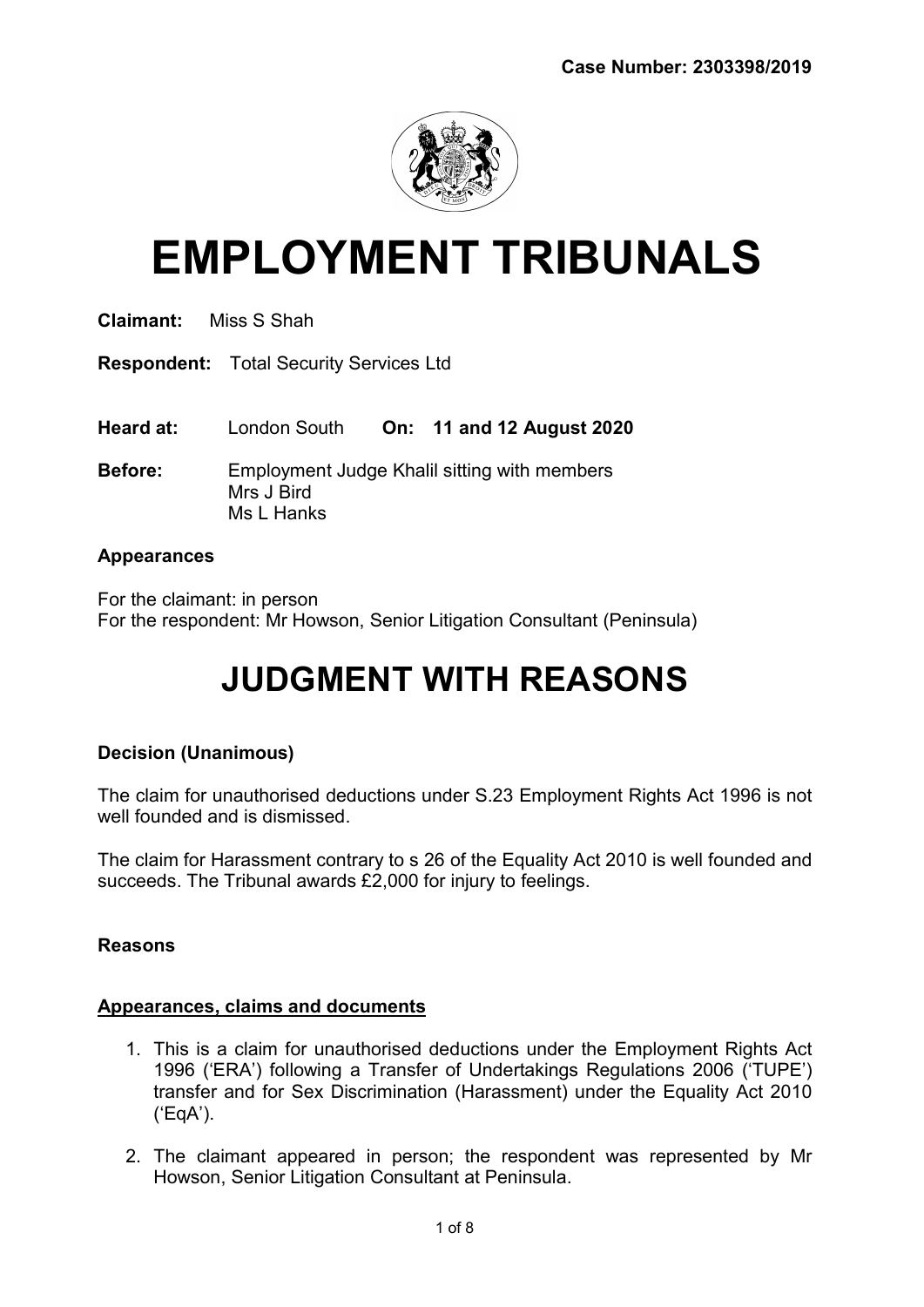- 3. The Tribunal had an agreed Bundle of documents though the claimant had a few additional documents which were admitted by the Tribunal.
- 4. The claimant had prepared a witness statement and gave evidence. The Respondent called two witnesses, Mr Penton, Operations Manager and Ms Blake, HR Business Partner.
- 5. The Tribunal identified a need for the claimant to make an amendment application to cover alleged losses (under her unauthorised deductions claim) post-dating the date of her Tribunal and to include allegations of Harassment which also post-dated her ET1. The application was made and was unopposed. The balance of justice was in favour of granting the amendment.
- 6. The Tribunal identified and announced what it understood to be the issues particularly with regard to the unauthorised deductions claim, namely:
	- Was there a contractual or discretionary benefit relating to travel to and from work and if so, what was it?
	- Did it transfer under Regulation 4 of TUPE?
	- $\bullet$  If contractual, could it be varied  $-$  is any change prohibited by Regulation 4 (4) TUPE?
	- If discretionary, is Regulation 4 (4) TUPE engaged?
	- If Regulation 4 (4) TUPE is not engaged or the transfer was not the reason for the change, were any sums properly payable to the claimant not paid and consequently unlawfully deducted under s.13 ERA?

#### Relevant findings of fact

- 7. The following findings of fact were reached by the Tribunal, on a balance of probabilities, having considered all of the evidence given by witnesses during the hearing, including the documents referred to by them, and taking into account the Tribunal's assessment of the witness evidence.
- 8. Only findings of fact relevant to the issues, and those necessary for the Tribunal to determine, have been referred to in this judgment. It has not been necessary, and neither would it be proportionate, to determine each and every fact in dispute. The Tribunal has not referred to every document it read and/or was taken to in the findings below but that does not mean it was not considered if it was referenced to in the witness statements/evidence
- 9. The claimant was employed by Cordant Security ('Cordant') from October 2018 as a security guard.
- 10. The claimant was deployed to various sites between October and December 2018.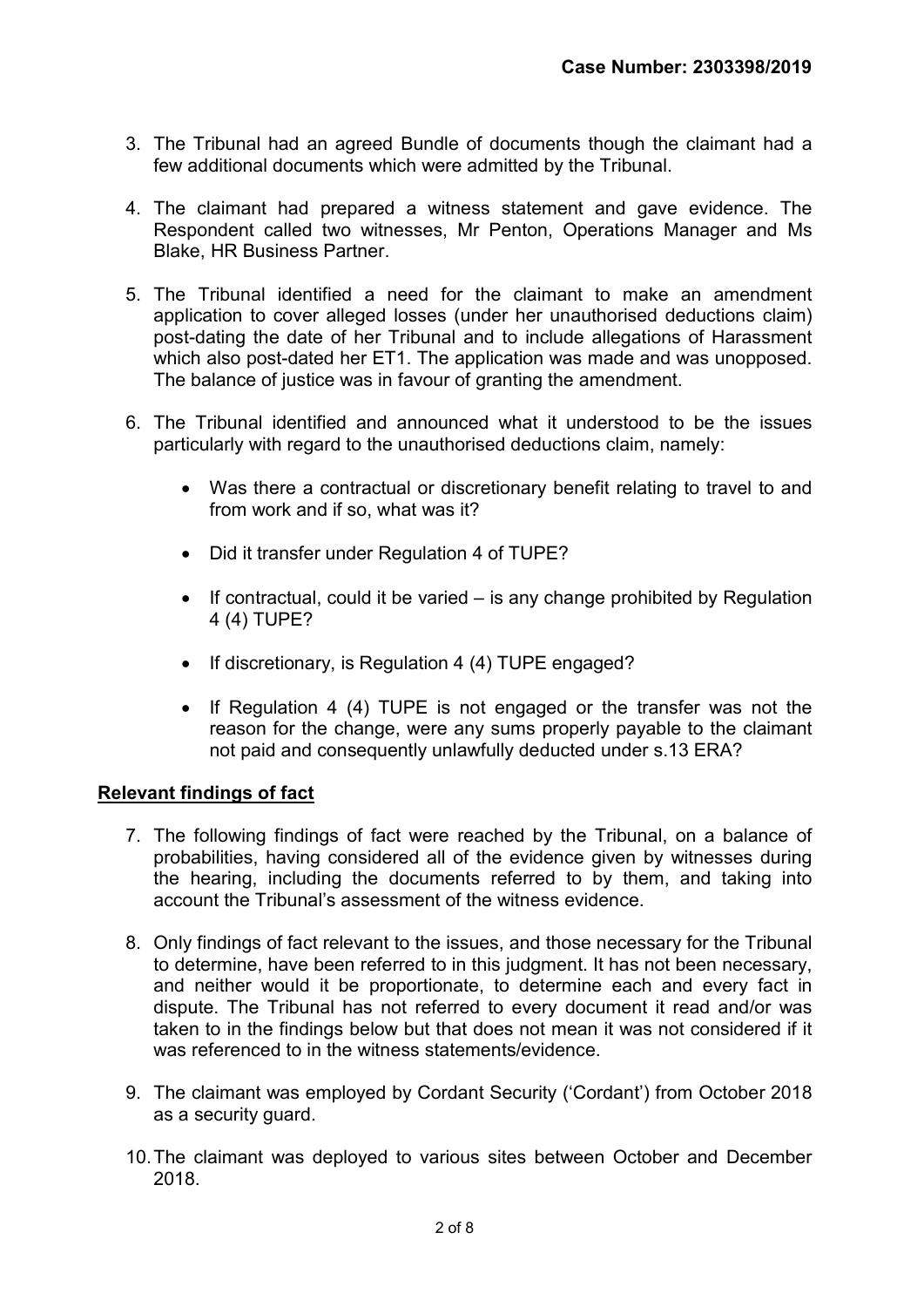- 11. In December 2018, the claimant was deployed to work at Morrisons in Crawley. The claimant lived in Croydon.
- 12. An arrangement was reached with the claimant to cover her travel to and from Crawley. This was because the claimant's then employer, Cordant, was having difficulties in securing recruitment of a local security guard. It is because of these operational difficulties that the claimant was deployed there with a travel subsidy. The Tribunal had regard to the email from Cordant dated 11 June 2019 at page 31 of the bundle.
- 13. The Tribunal finds that this was a temporary arrangement. It was in place until Cordant were able to recruit a local security guard. The claimant accepted at her grievance appeal with the respondent that this was a temporary arrangement (page 82 of the bundle). She confirmed this in her evidence to the Tribunal too. Her challenge however, which the respondent disputes, was whether she was expected on site for 6 months (Cordant terms) or 12 months (respondent). The Tribunal did not reach a finding on this point as the Tribunal found that the deployment was terminable upon the condition being satisfied – namely when a local security guard was or could be recruited.
- 14. The Tribunal thus finds that there was a contractual arrangement for the claimant to be subsidised for her travel to and from Crawley for the duration of her deployment there, an arrangement terminable once a local security guard could be recruited.
- 15. Following a TUPE Transfer to the respondent, the claimant's employment transferred to the respondent on 22 April 2019.
- 16. The respondent was unaware of the claimant's travel arrangements, no information about this had been provided through the TUPE due diligence process.
- 17. Upon making enquiries with Cordant, the respondent was informed that the arrangement was informal and not contractual and subject to being able to recruit locally.
- 18. Whereas Cordant had not been able to do so, the respondent was able to recruit locally.
- 19. This was discussed with the claimant. She objected and insisted on her right to stay and work at the Crawley store on the agreed terms relating to travel. An offer to work at a store local to her home was also discussed with her which she did not take up. The evidence of Mr Penton and Ms Blake was corroborative. The Tribunal also noted the discussion Ms Blake had with Mr Okedigun, Operations Manager, on page 80 regarding the claimant being offered work at nearer sites which she declined.
- 20. The claimant raised a grievance dated 26 May 2019 which was rejected. The claimant appealed (undated in June 2019) which was also rejected.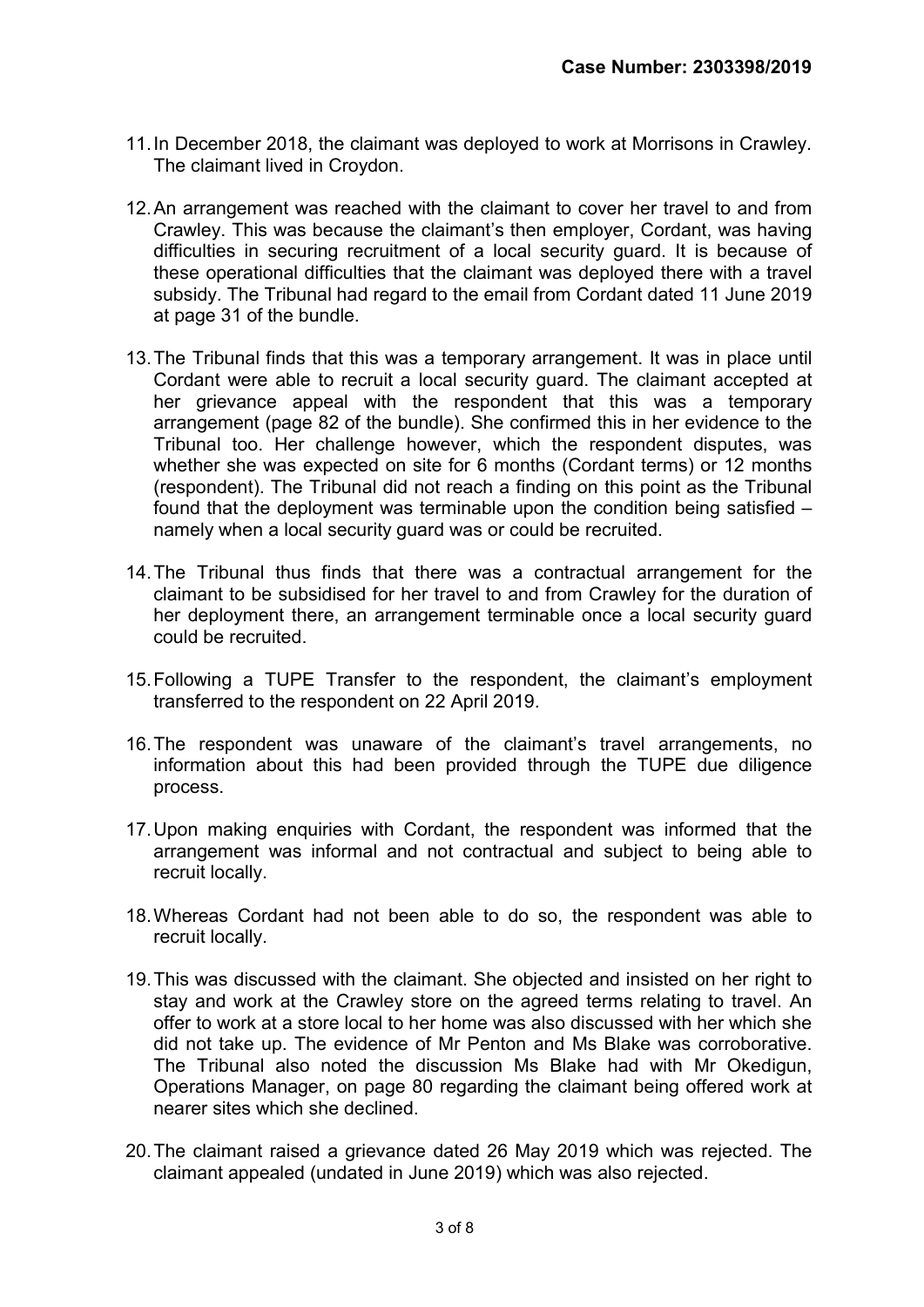- 21. The claimant was given a 3 weeks 'cushioning' payment to offset the loss of her travel subsidy. This was by way of increment to her hourly rate of pay.
- 22. A morning shift security guard started at Morrisons on 23 April 2019 whose employment ended on 26 July 2019. Following some temporary labour replacement, a permanent security guard was recruited thereafter. The claimant remained working on the late shift.
- 23. The claimant was addressed as 'Mr' on several occasions via telephone and on at least 5 occasions in writing: 1 May 2019, 3 August 2019, 9 August 2019, 6 September 2019 and 18 September 2019. The documents were in the bundle. The verbal occasions were referenced in paragraph 26 of the claimant's witness statement.
- 24. The respondent explained that this was an oversight/error caused by an administration error during the claimant's on-boarding process. In addition, when the claimant was addressed as Mr on the portal queries (used by the claimant), this was because the portal did not provide a gender identity of the enquirer. That evidence was accepted.
- 25. The claimant gave evidence that one of the people who had addressed her as Mr had apologised (Andre Crous who worked in Data Protection) and thereafter addressed her correctly as Ms. However, she also said she was addressed as Mr again afterwards on 2 occasions by him. This was not challenged by the respondent. Her evidence was accepted in this regard. Ms Blake's witness statement only referred to the written occasions though she did amend her statement to say there were more than 2 occasions.
- 26. The claimant said she did raise this in a phone call with Andre Crous, and Carly Essoulami (HR). Neither were present to give evidence. The Tribunal finds it was raised with Carly Essoulami.

# Applicable law

#### Right not to suffer unauthorised deductions

S.13 ERA says:

(1) An employer shall not make a deduction from wages of a worker employed by him unless—

(a) the deduction is required or authorised to be made by virtue of a statutory provision or a relevant provision of the worker's contract, or

(b) the worker has previously signified in writing his agreement or consent to the making of the deduction.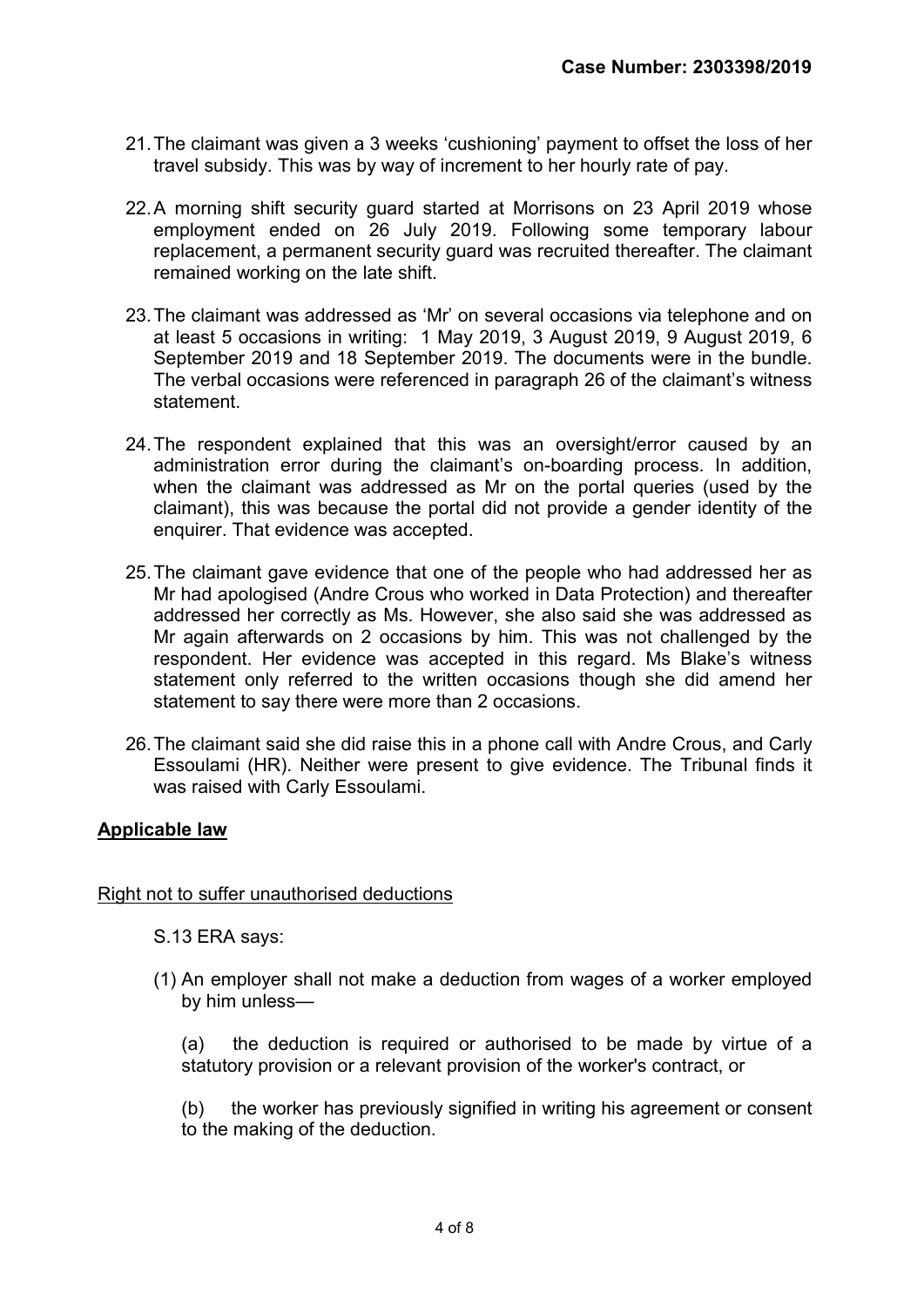(2) In this section "relevant provision", in relation to a worker's contract, means a provision of the contract comprised—

(a) in one or more written terms of the contract of which the employer has given the worker a copy on an occasion prior to the employer making the deduction in question, or

(b) in one or more terms of the contract (whether express or implied and, if express, whether oral or in writing) the existence and effect, or combined effect, of which in relation to the worker the employer has notified to the worker in writing on such an occasion.

- (3) Where the total amount of wages paid on any occasion by an employer to a worker employed by him is less than the total amount of the wages properly payable by him to the worker on that occasion (after deductions), the amount of the deficiency shall be treated for the purposes of this Part as a deduction made by the employer from the worker's wages on that occasion.
- 27. By Regulation 4 (4) of the TUPE Regulations 2006:

Subject to regulation 9, any purported variation of a contract of employment that is, or will be, transferred by paragraph (1) is void if the sole or principal reason for the variation is the transfer.

And by Regulation 4 (5):

Paragraph (4) does not prevent a variation of the contract of employment if

- (a) The sole or principal reason for the variation is an economic, technical or organisational reason entailing changes in the workforce, provided that the employer and employee agree that variation; or
- (b) The terms of that contract permit the employer to make such a variation
- 28. S.26 EqA says:

#### **Harassment**

- (1) A person (A) harasses another (B) if:
- (a) A engages in unwanted conduct related to a relevant protected characteristic, and
- (b) the conduct has the purpose or effect of:
- (i) violating B's dignity, or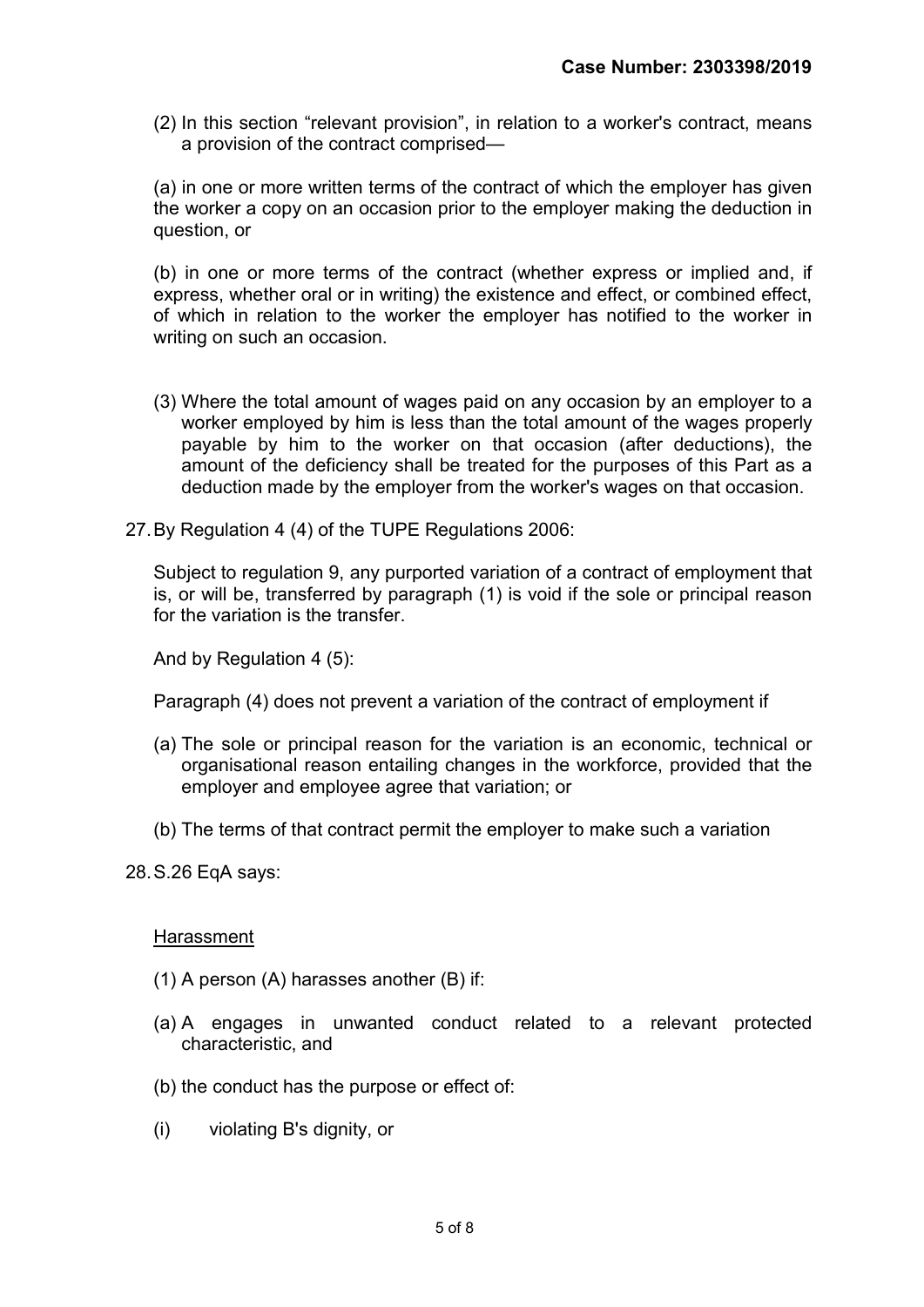- (ii) creating an intimidating, hostile, degrading, humiliating or offensive environment for B.
- $(4)$  In deciding whether conduct has the effect referred to in subsection  $(1)(b)$ , each of the following must be taken into account:
- (a) the perception of B;
- (b) the other circumstances of the case;
- (c) whether it is reasonable for the conduct to have that effect.

29. The general burden of proof is set out in S.136 EqA. This provides:

"If there are facts from which the court could decide, in the absence of any other explanation, that a person (A) contravened the provision concerned, the court must hold that the contravention occurred.

- 30. S 136 (3) provides that S. 136 (2) does not apply if A shows that A did not contravene the provision.
- 31. The guidance in Igen Ltd v Wong 2005 ICR 931 and Barton v Investec Henderson Crosthwaite Securities Ltd 2003 ICR 1205 EAT provides guidance on a 2-stage approach for the Tribunal to adopt. The Tribunal does not consider it necessary to set out the full guidance. However, in summary, at stage one the claimant is required to prove facts from which the Tribunal could conclude, in the absence of an adequate explanation, (now any other explanation) that the respondent has committed an act of discrimination. The focus at stage one is on the facts, the employer's explanation is a matter for stage two which explanation must be in no sense whatsoever on the protected ground and the evidence for which is required to be cogent. The Tribunal notes the guidance is no more than that and not a substitute for the Statutory language in S.136.
- 32. If discrimination is found to have taken place, an injury to feelings award can be made. There are well established 'bands' in relation to the Tribunal's discretion regarding the amount of any award which may be made from the case of Vento v Chief Constable of West Yorkshire 2002 EWCA Civ 1871 as modified by Employment Tribunal Presidential Guidance. For a claim presented on or after 6 April 2019, the bands are: lower band (£900 to £8,800), middle band (£8,800 to £26,300) and higher band (£26,300 to £44,000).

#### **Conclusions**

33. The following conclusions and analysis are based on the findings which have been reached above by the Tribunal. Those findings will not in every conclusion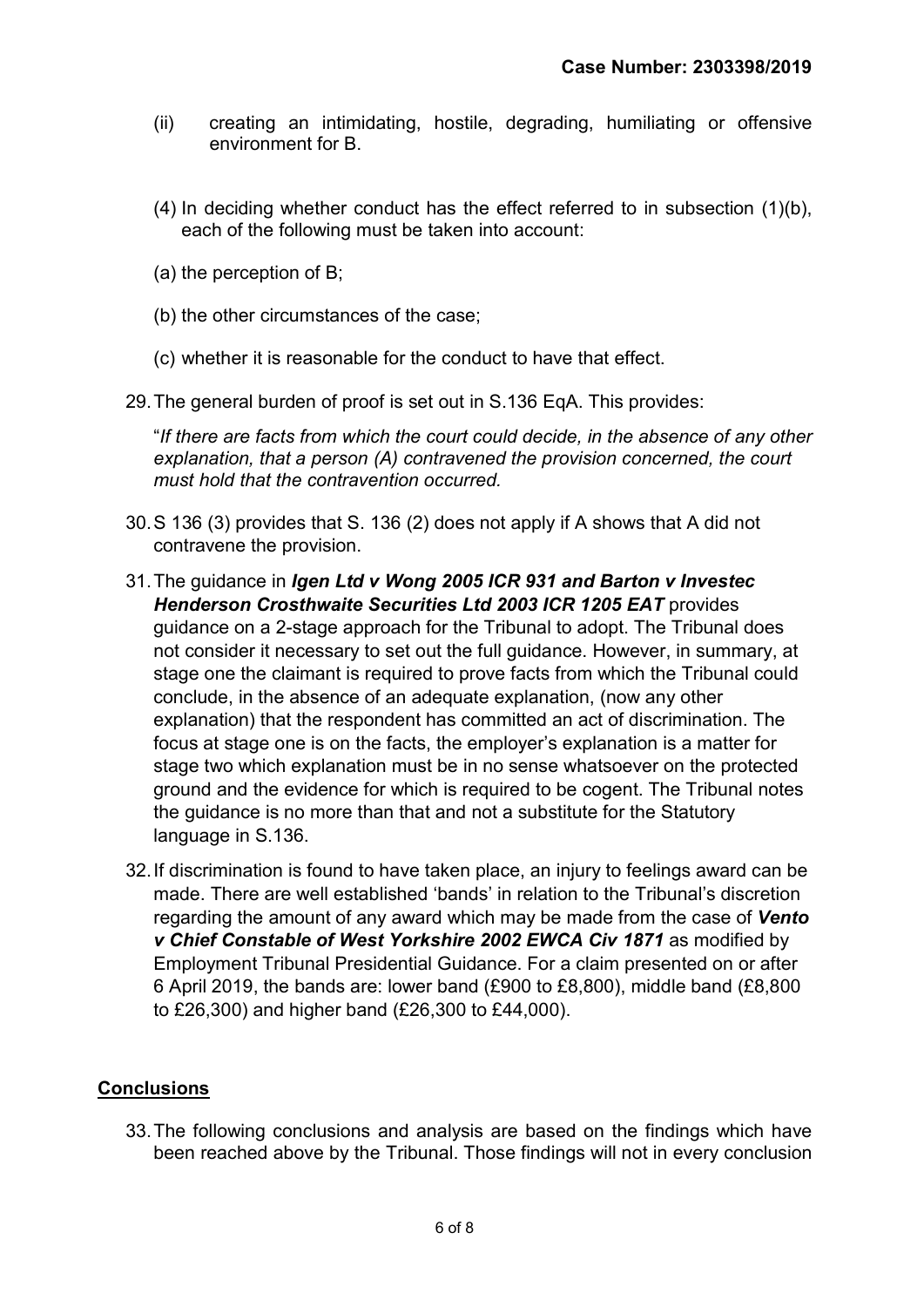below be cross-referenced unless the Tribunal considered it necessary to do so for emphasis or otherwise.

- 34. The claimant had a contractual not discretionary benefit in relation to travel. It was a temporary arrangement. The limiting event was recruitment of a local security guard.
- 35. The Tribunal concludes that it would make no sense for such an arrangement to be of an indefinite nature having regard to the time and cost of travel and the pay rates for the job being undertaken.
- 36. The claimant accepted it was a temporary arrangement. That was the understanding of Cordant which was conveyed to the respondent.
- 37. That is the arrangement which transferred to the respondent.
- 38. The triggering event for the cessation of the arrangement occurred that the respondent could recruit a local security guard. The TUPE transfer provided the back- drop and context only. It was not the reason for the change. The reason for the change was because the respondent could recruit a local security guard. That was not disputed or challenged by the claimant.
- 39. The respondent was thus entitled to bring the arrangement to an end. They could have done so immediately. In fact, the arrangement ceased on 16 May 2019. From 22 April 2019 to 16 May 2019 the respondent reasonably offered a cushioning payment which was close to and comparable with the claimant's travel subsidy. There was no unauthorised deduction.
- 40. The Tribunal noted the contractual freedom enjoyed by the respondent having regard to the claimant's contract of employment. No change in location was enforced. The claimant opted to stay at Morrisons Crawley but without her travel subsidy.
- 41. In relation to the harassment claim, the Tribunal concluded there was unwanted conduct related to sex which did violate the claimant's dignity. That was not intended. In considering whether it was reasonable to have that effect, the S. 26 (4) EqA factors as follows were considered:
	- The perception of the claimant
	- The other circumstances of the case
	- Whether it is reasonable to have that effect
- 42. The Tribunal noted that the claimant did not raise this issue as part of her written grievance; neither did she raise this as part of her grievance appeal. The claimant raised many other issues (beyond her travel payment issue) as part of her grievance. In evidence however, the claimant explained she was more focused on the travel/money issue. In addition, the Tribunal has found she did raise it verbally with 2 people including Carly Essoulami (HR), the grievance decision maker. Her witness statement set out that she had been upset.